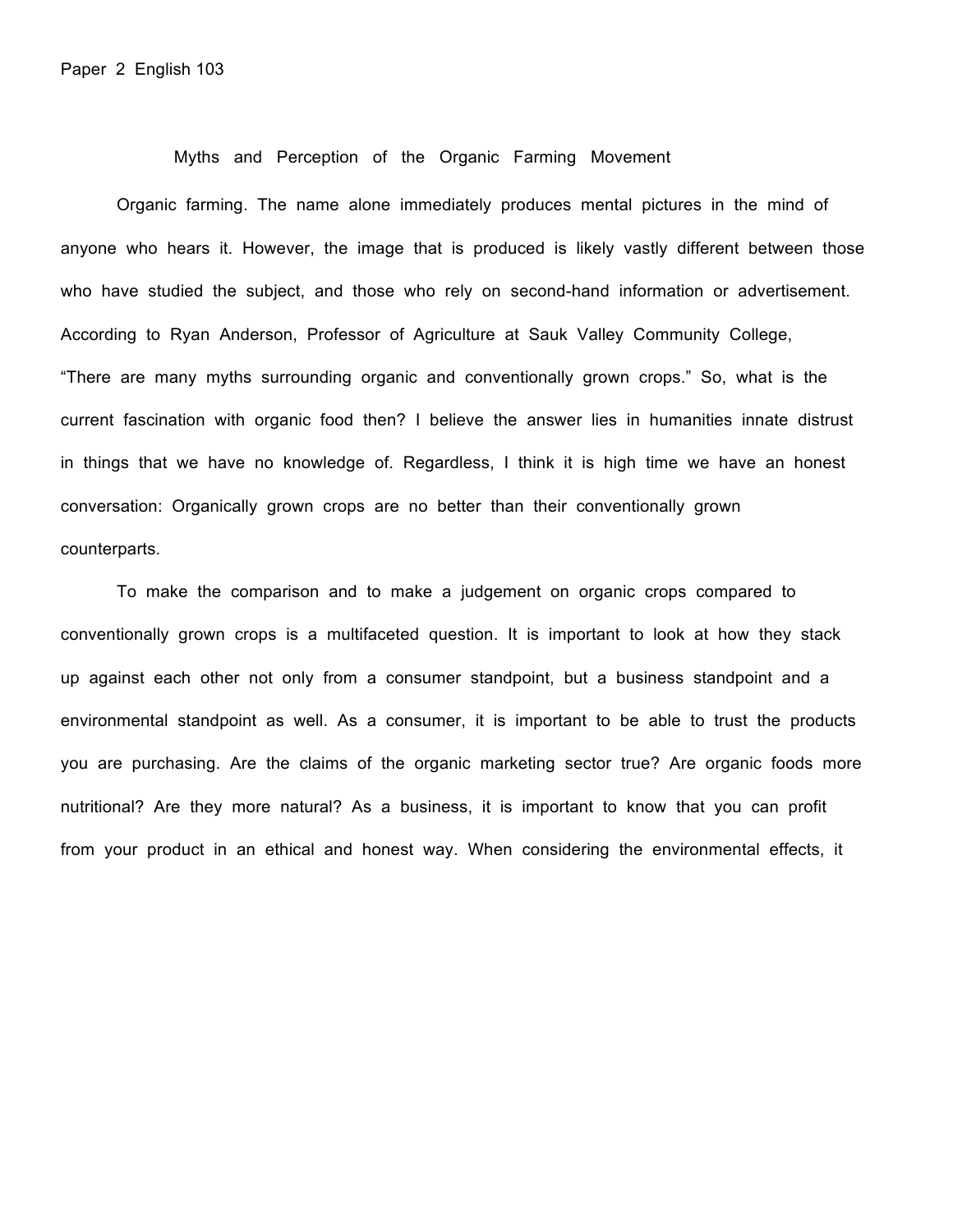is important to consider how an industry or practice interacts with wildlife, water, and soil, as well as how much land is required to create or grow the product.

The first things that many people think of when they think "organic farming" are crops that have been grown without the use of pesticides. However, this is demonstrably untrue. The United States Department of Agriculture(USDA) maintains a list of approved chemicals, both synthetic and nonsynthetic. According to the USDA, for example, sodium hypochlorite is usable as a pesticide. The common name for sodium hypochlorite, as some may recognize, is bleach. Of course, as the USDA has cleared it for use, the application of bleach to consumer products is likely not a health risk. As a note, it should be stated that there are fewer approved pesticides for organic farming than conventional farming, but the fact that there are any at all clearly contradicts the popular notion that organic crops are produced without pesticides. In fact, bleach isn't even organic, so to speak. It is something that is synthesized, completely contrary to what organic companies would have you believe about what is used on organic farming.

To delve further into pesticide use, copper sulfate is also a popular material used in organic farming. To its defense, it is naturally occurring; however most is synthesized. Beyond that, though, copper sulfate is a fungicide used on many types of crops. Copper has been shown to be relatively safe for humans, but for many other organisms it has not. Most notably, copper is extremely toxic to many variety of earthworms. A Cornell University website on pesticide management states that "Most animal life in soil, including large earthworms, have been eliminated by extensive use of copper containing fungicides in orchards." Many no till farming operations rely on earthworms to help alleviate compaction of the soil year after year, and all farms benefit from the additional organic matter earthworms make available in the soil.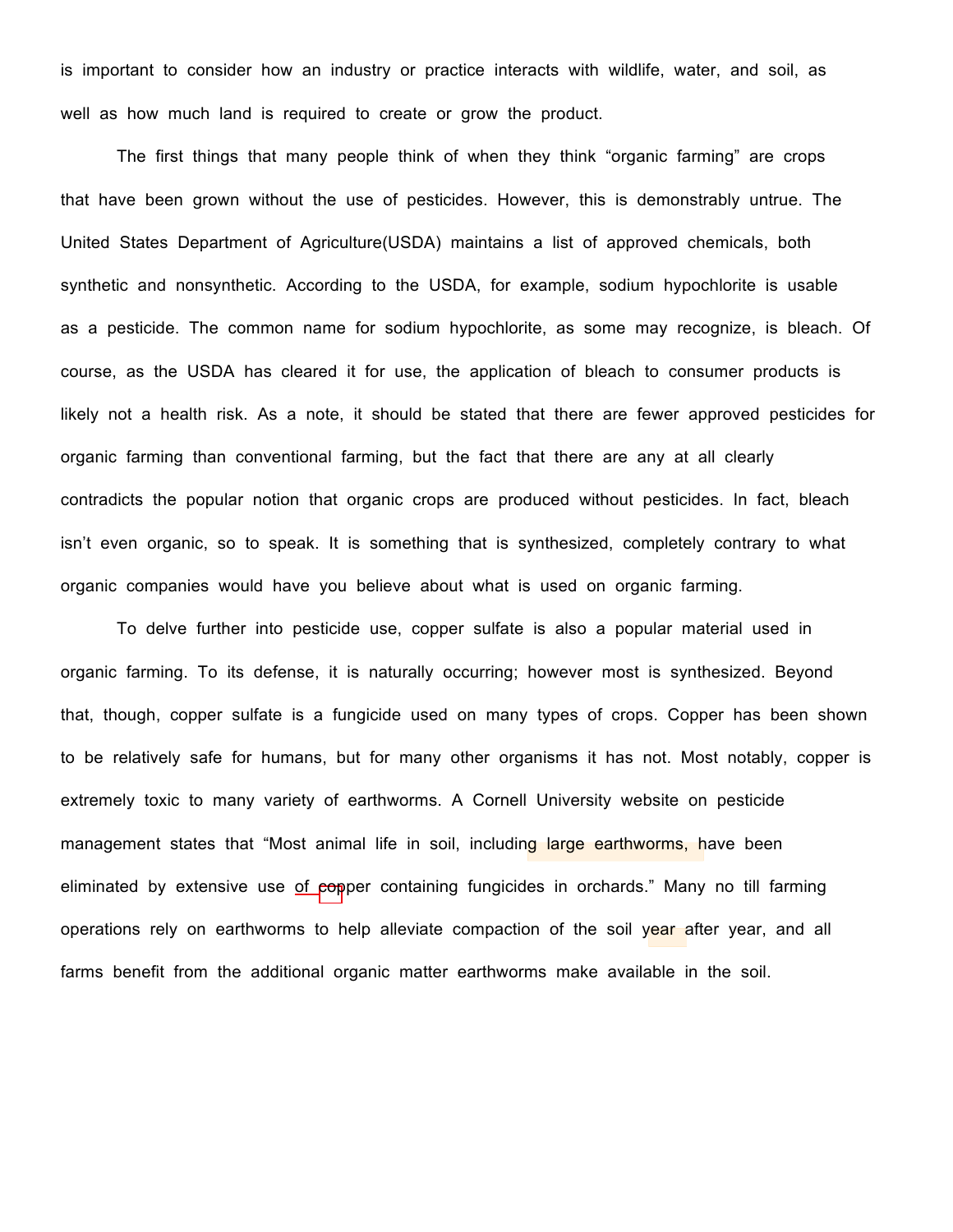To reflect on this use of non-organic pesticide in organic farming, it should be made clear of the logic here: organically sourced materials are superior, except when they aren't. If the use of organic-only materials aren't an absolute necessity when growing these crops, then how can we condemn the conventional farmer for using scientifically sound materials as pesticides, especially when they are specifically formulated to target certain pests and do a better job at eliminating those pests? How can we find the foods grown by the organic farmer to be of higher quality, when they too have been contaminated by those pesky synthetic pesticides? Especially a pesticide that is known to be a danger to most forms of life? Perhaps organic farming makes up for what it clearly lacks in being only organic materials somewhere else.

Another long-held belief of many of those who support organic farming is that the seeds, and therefore the crops, are natural and not designed. This is an interesting claim because it seems to drive at the fact that natural means safe. When you look at all natural things, however, it becomes immediately apparent that natural and safe are not interchangeable. Arsenic, for example, is completely natural. As it turns out, arsenic is extremely toxic. Another possible approach to this is that organic food is natural and safe, independently of one another. Perhaps the meaning behind natural is that it hasn't been fundamentally altered by humans.

According to Matt Smith, National Program Leader of Sustainable Agriculture Systems, "ARS's [Agricultural Research Service] work[s] on new plant varieties that are more resistant to pests and drought…[they] will not need to be treated…[as such] will be more useful to organic farmers"(2). This very clearly points out that organic crops can, and typically are, intentionally hybridized. Smith also goes on to say that these very same hybrids will likely be used in conventional farming as well, since they have less need for chemical application, thus being cheaper to produce. Of course, there are conventional crops with transgenic properties, but they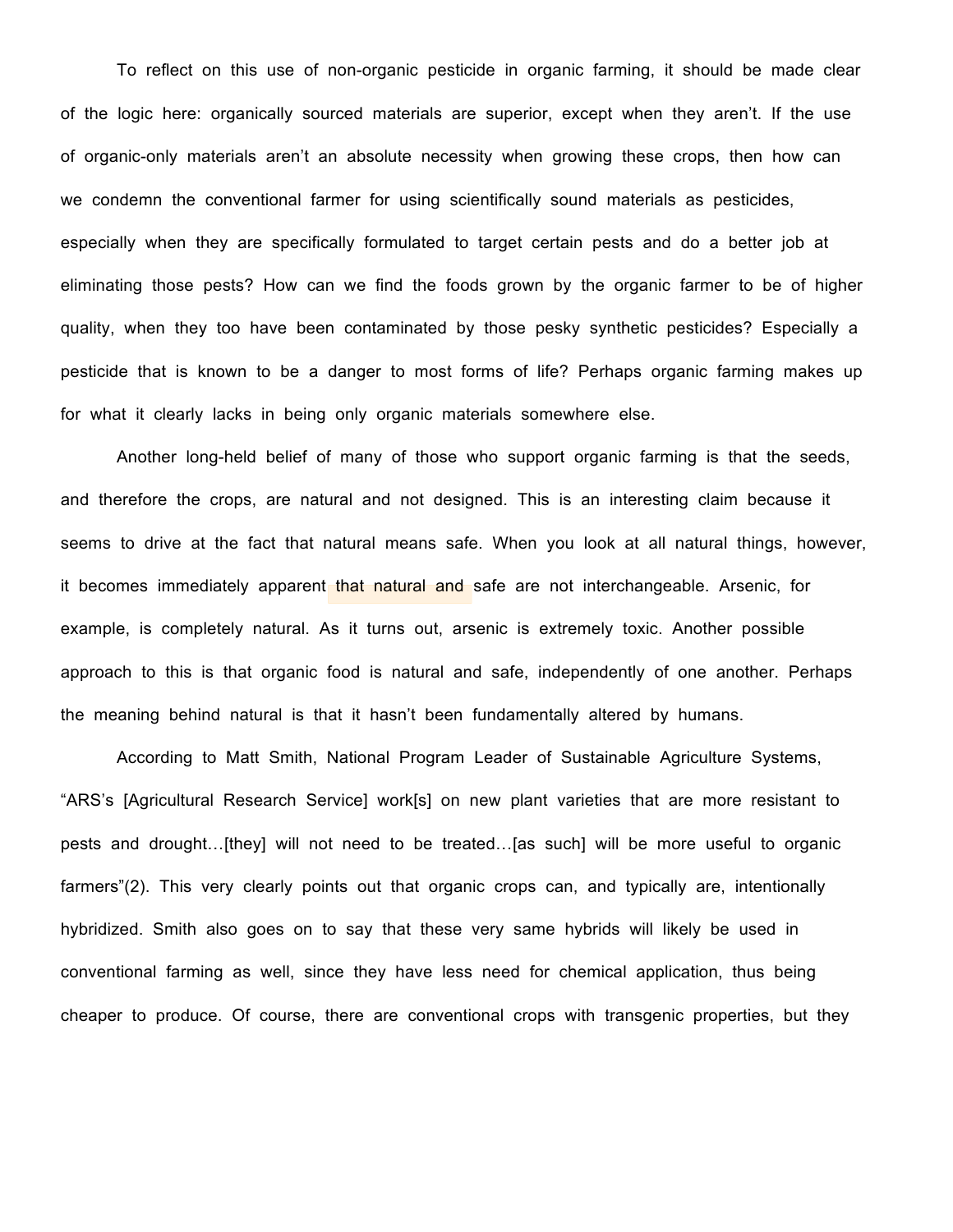are few and far between. The most notable type of crop is corn, of which nearly all in the United States is transgenic.

So, organic crops aren't 100% organically sourced, aren't free from pesticides, and are intentionally bred for the the same reasons conventional crops are. The pattern seems to show that there are virtually no differences between the two. The next best place to look may be a better nutritional value.

When first thinking about these claims, it is hard to distinguish why one might believe that organic food might be more nutritious. It seems counterintuitive that any work that science may have done to alter a crop would have a reduction in quality of the crop. Ryan Anderson states that "There is no known double-blind peer reviewed research studies that have found any added nutritional value of organic vs conventional food." This is a very typical opinion of many scholars in agriculture. It's very unusual to find a hardline stance one way or the other, because science is rarely in the business of making such bold claims. Instead, most literature says that there is no difference one way or another. Jack L. Roberts, author of numerous educational books

for students and teachers, writes that " Twenty-three categories of nutrients were analyzed. Twenty categories showed no significant differences between nutrient content between organically grown and conventionally grown products" (48-49). Roberts interpreted these results from a study from American Journal of Clinical Nutrition. Overall, it seems the final conclusion drawn from this study seems to fall in line completely with that of Dr Anderson: there is no significant between the two.

So far, organic crops have completely fallen short of the many wondrous claims by those that support it. Perhaps this comes as no surprise to those that have previously studied the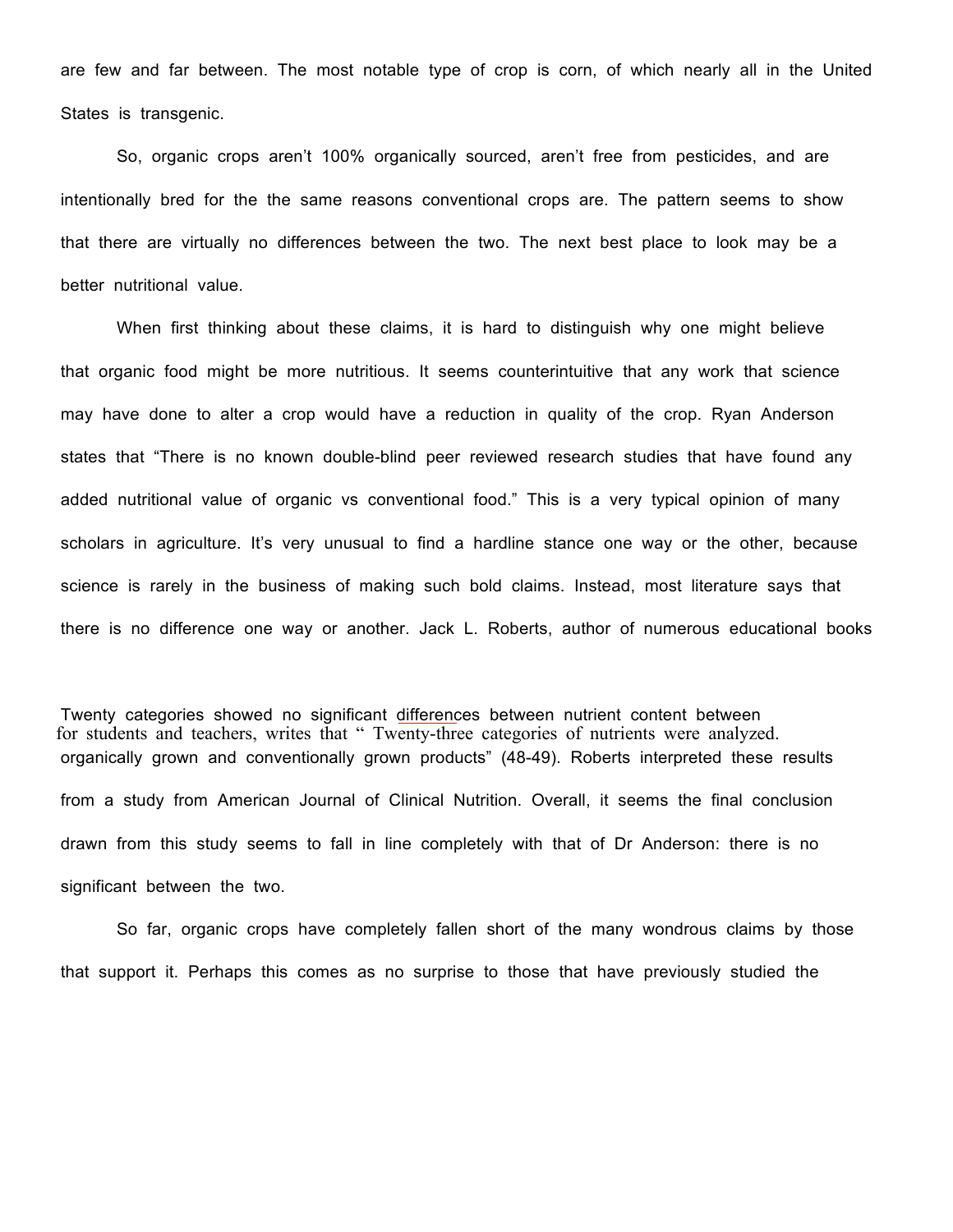subject, as wondrous claims require wondrous evidence. There is one more avenue that could possibly be searched before offering a full review of the findings; that of environmental impacts.

The environmental impacts of farming are far to oft forgotten, but farming has an enormous ecological effect. It can have a large carbon footprint, destroy entire ecosystems through deforestation, it has the potential for waste runoff of pesticides and fertilizers, and in general it take a lot of space to grow the food required to feed the world. Even though it is typically forgotten in the overall discussion, if organic farming has some type of advantage over conventional farming as far as environmental impact is concerned, it may still have a case to make in the grander scheme of things.

When looking at environmental impacts, there are two major issues which need to be recognized: land use and contribution to greenhouse gasses. With an ever-expanding global population, crop yields must be ever-increasing to mitigate land requirements for crops. Greenhouse gasses are those that contribute to the warming of our planet, resulting in climate change.

The best way to tackle land use is to compare yield averages of organic crops compared to conventional crops. Ryan Anderson, commenting on the environmental impacts of farming, states that "we also know organic crops require more land and more resources to produce the same amount of crops". This is certainly an issue, as we are losing farmland to development. Another downside to this is deforestation. Historically, when people needed land for farming, we just slash and burn whatever is in our way. This has been a large problem in South America, where they have cleared rainforests to plant fields of soybeans.

The other side of the environmental question is the carbon footprint. Interestingly, literature seems to be somewhat split regarding what kind of effect organic farming will have.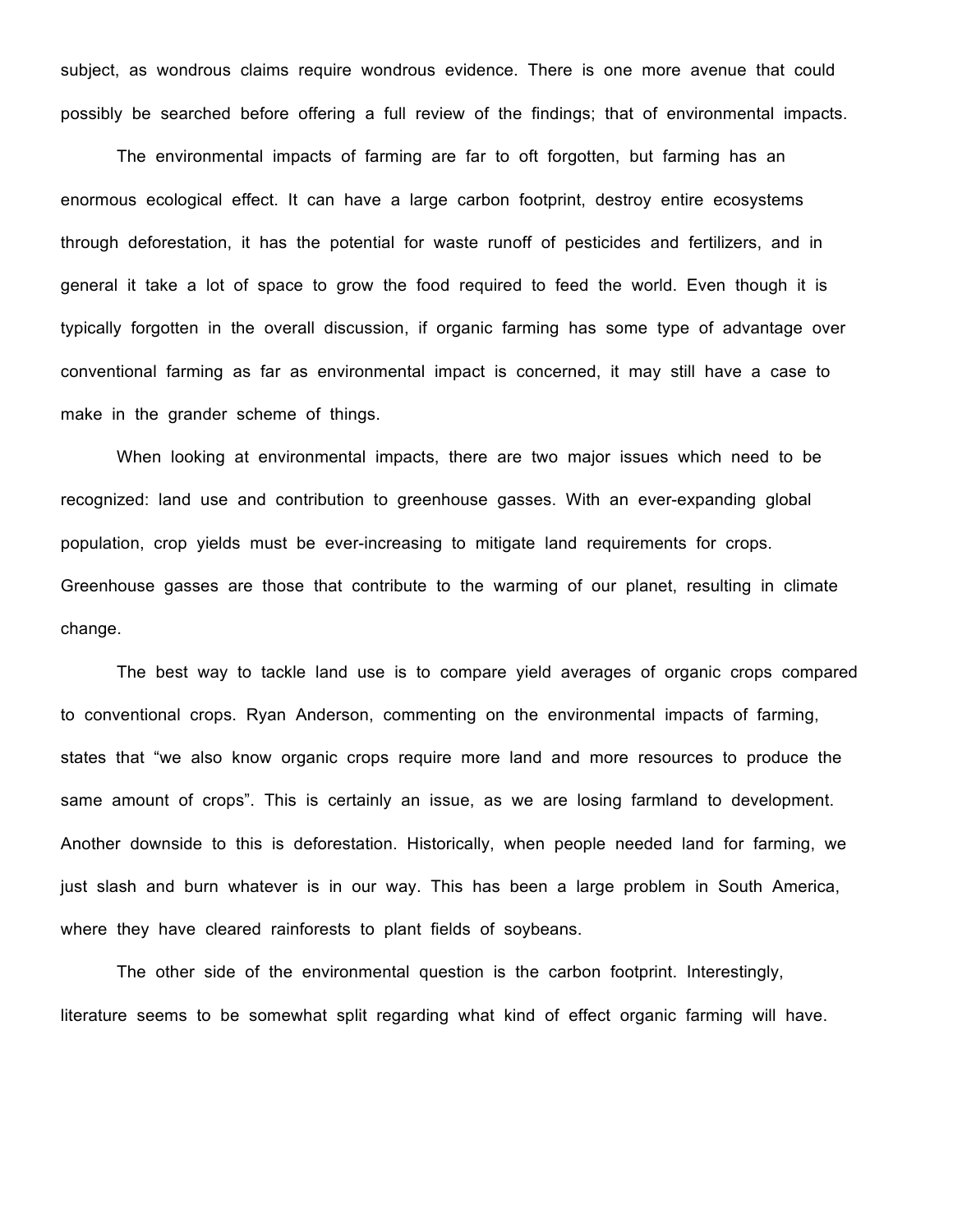According to Fiona Harvey, enviromental correspondent for The Guardian, "converting land from conventional agriculture to organic production could reduce greenhouse gas emissions..", reporting on a study from a scientific journal. However, within the same article, she writes that some scientists are skeptical of this report, as it makes assumptions that are not verifiable, particularly regarding what crops will be grown in the future.

Apparently, it seems there is some merit in the idea that organic could have a positive effect on the carbon footprint of farming, however that has yet to be proven. Still, this is the first claim investigated that did not fall flat on its face. On the other hand, at least given current technology and farming practices, more land will be required to grow the same amount of food, which is not sustainable in a growing population. This is especially harmful towards ecosystems around the world that would need to be destroyed in order to expand land allotted for farming procedures.

It seems that organic farming can be shown to have very little in terms of differences from conventional farming, in terms of what is offered by organic crop products in nutritional value, the use of pesticides and breeding techniques, and impact on the environment. So what does this all mean for the businesses that produce and sell organic crops? Not a lot, in reality. Many conventional farmers as well as agricultural figureheads will say that there is plenty of room in the markets for organic produce. Ryan Anderson states that "we certainly see a market for organic crops here and have used organic fertilizers on our field." This is an important idea, because it shows that for most people involved in agriculture, what matters is results, not whether something is organic or conventional.

Finally, the question becomes is it honest and ethical to sell organic products. The easy answer is yes, because organic produce is no any worse than conventional counterparts. The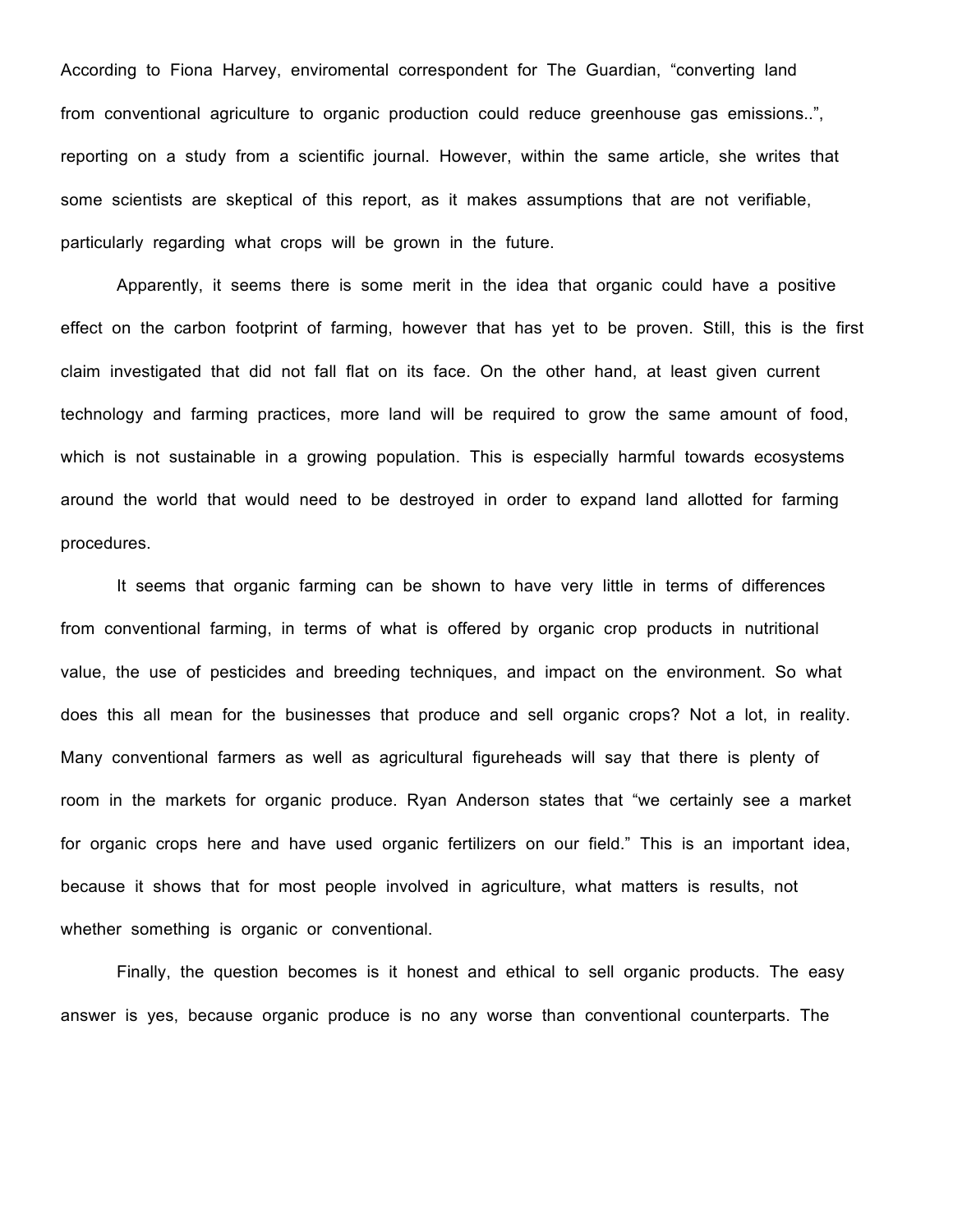complicated answer is somewhat of a mixture. The issue lies in the amount paid for organic crops. Andrea Carlson and Edward Jaenicke, co-authors of a book published by the USDA on the price of organic foods, write that "Retail-level organic price premiums were more than 20 percent of the nonorganic price for all but 1 (spinach) of the 17 products analyzed…" (5). Certainly, there must be some issue with allowing people to pay extra for a product that is in essence no different that anything else. This would be much less of an issue if those that market organic products did not claim things such as pesticide free or natural breeding or better for environment, and instead focused on things that could be substantiated, such as marketing locally grown products, or products that are carefully managed to reduce the impact on the environment, neither of which organic necessarily implies. Such is the way of capitalism, however, and many people pay for the name of a brand in many business sectors.

There is an issue of honesty within the organic products in general within American markets that is often overlooked: imported foods that are labeled organic are do not meet USDA requirements to be certified as organic. Carrie Dennet, Master of Public Health, writes that certain imported products labeled organic do not meet these requirements, and is especially a problem related to food for organic livestock. "In order for milk and meat to be sold as organic, the animals can only eat organic feed"(4). This is a disaster in terms of honesty for the organic market, because even though there are no proven differences between organic and conventional crops, consumers still deserve to get what they pay for, especially when prices for organic variants of products are so much more expensive. According to Edward Jaenicke, Carolyn Dimitri, and Lydia Oberholtzer, the production of organic food in the United States hasn't increased with increased demand, meaning that we are importing organic labeled food now more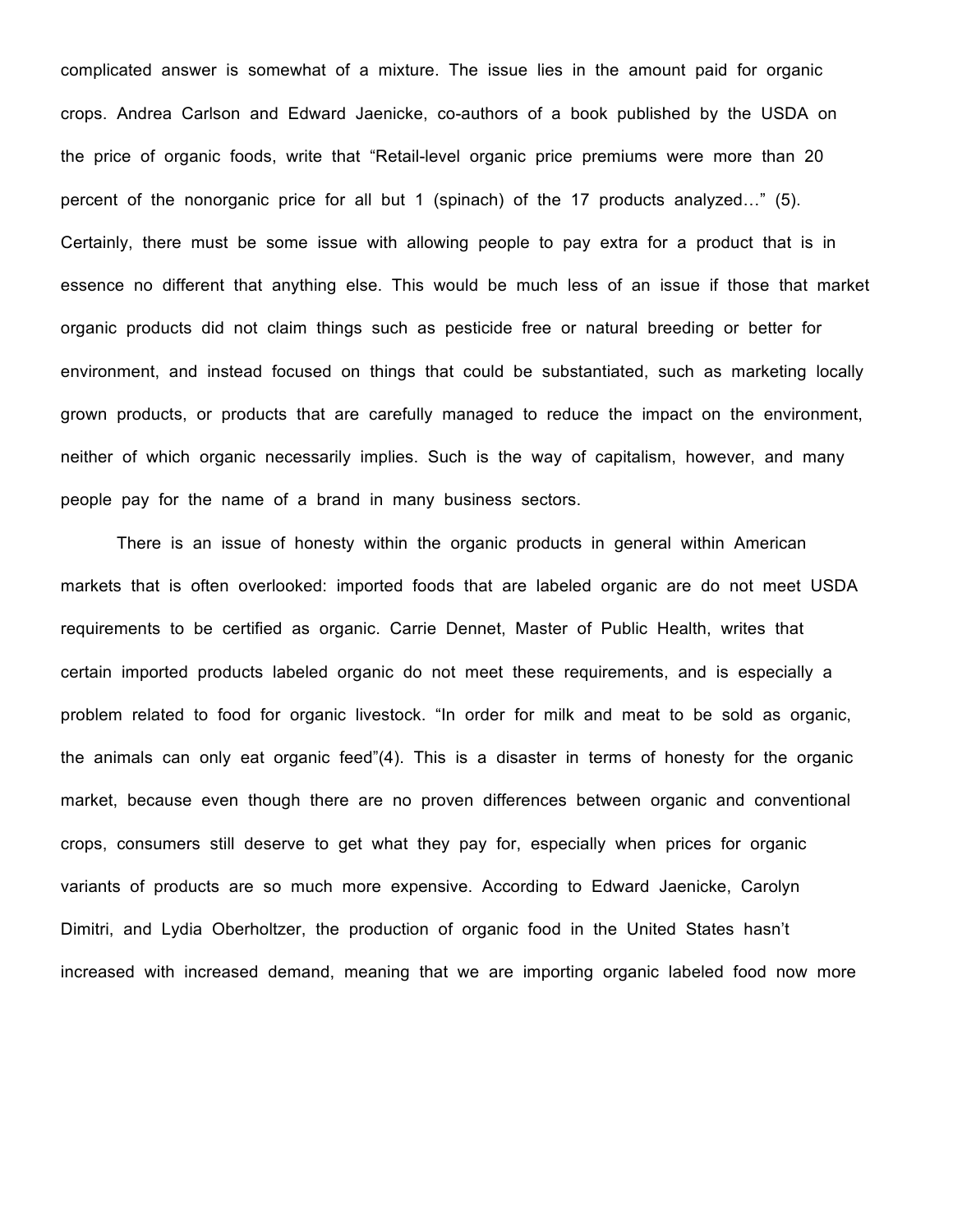than ever (598). This certainly compounds upon problems with imported food labeled organic not meeting standards.

So, organic farming, organic produce, organic marketing: while there is nothing necessarily wrong with them, looking deeper at what they truly are, leaves a lot to be desired. The perceptions of many consumers do not meet the reality at all. Most people who purchase organic food are doing so because they believe that organic food is pesticide free, which they aren't. They also believe there is some nutritional benefit, while there has never been a study that conclusively supports such an idea. Many believe that the products they are purchasing have a natural breeding history, which they don't as they are intentionally hybridized the same way conventional crops are. They have also been lead to believe that organic farming has less of an environmental impact. While the jury is still out on this particular fact, at least there is some support for this hypothesis in regards to overall carbon footprint.

As demonstrated throughout this entire paper, there is almost no difference between crops that have been grown conventionally and those that are produced organically. Organic marketing techniques have been extremely effective at bamboozling unwary consumers into paying extra for something that, at least to date, has shown to be no different than conventional products. This has lead to a gap between what is perceived by many looking to organic farming as a viable, safer, healthier replacement to conventional food production methods, and the reality behind what it means for a product to be organic. While it is likely doing no more harm on a health or environmental level than conventional food production, it is definitely worth re-examining what we as consumers find acceptable to be good natured marketing, and flat out misleading and dishonest marketing campaign. John Kell, journalist for a prominent magazine, writes "consumers now spend \$39 billion a year on organic food (10 times higher than 20 years ago)"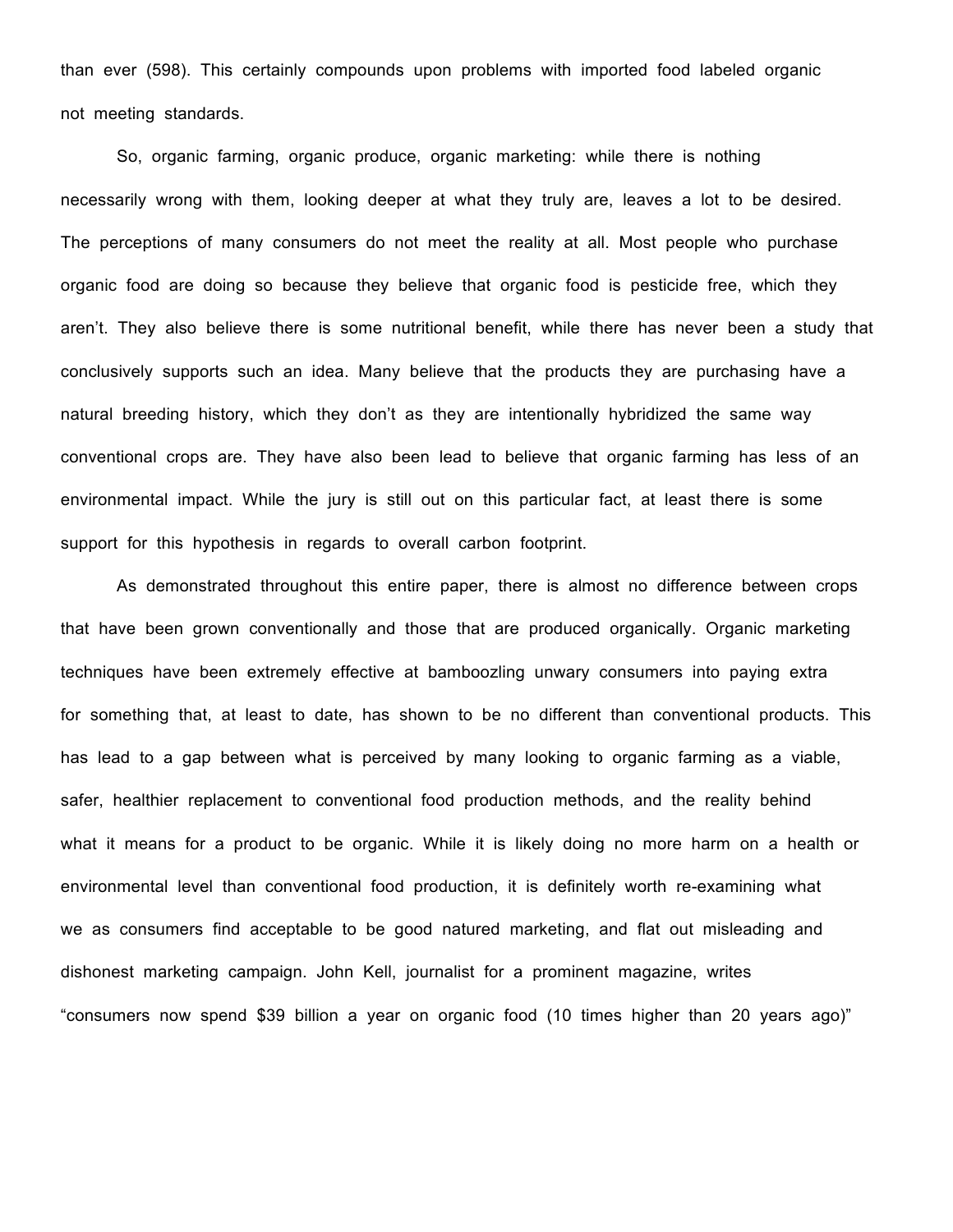(12). While this demonstrates there is certainly a place in the United States market for organic

farming, we have a responsibility as consumers to dig a little deeper beyond labels to find what they truly mean.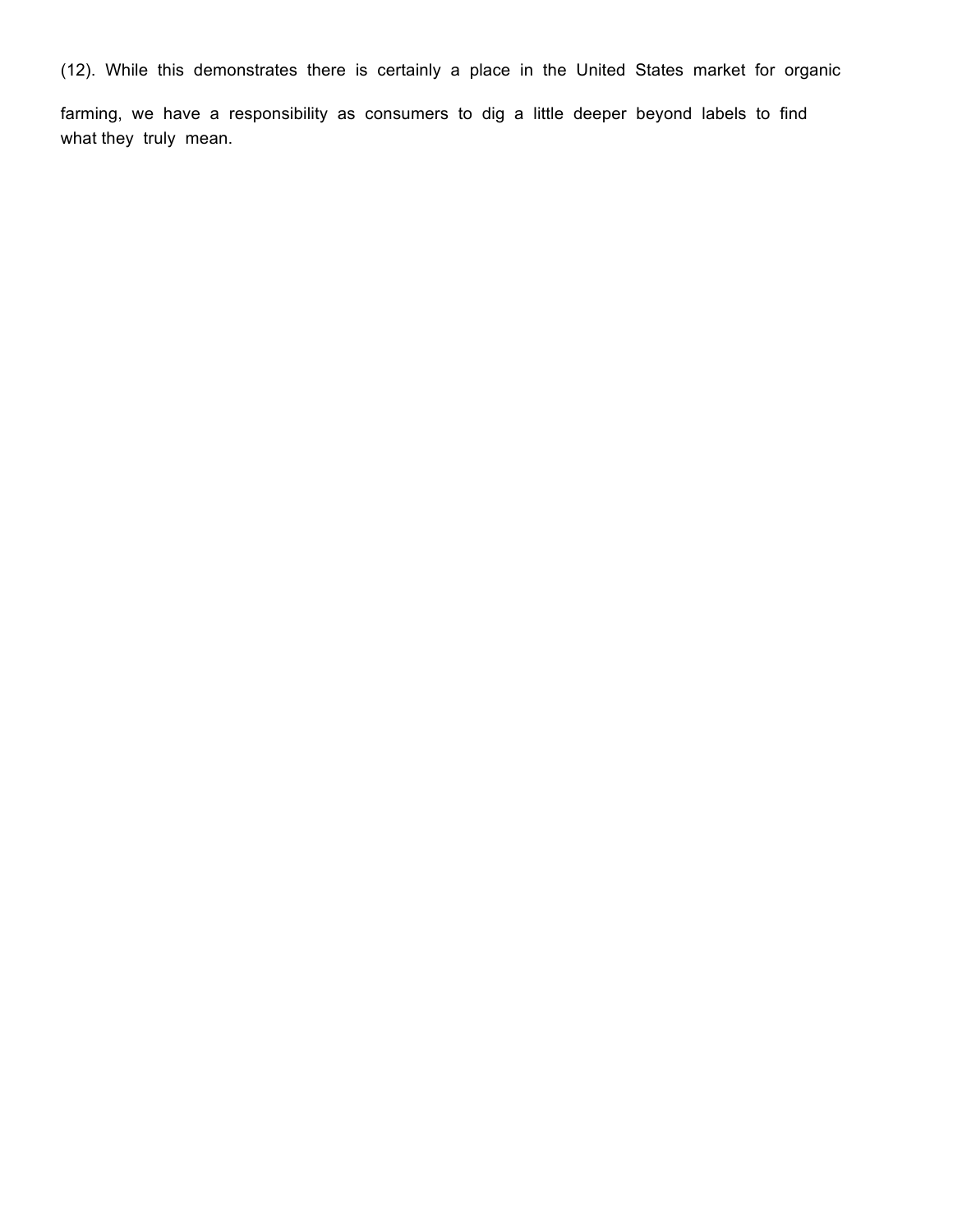## Anderson, Ryan, Professor of Agriculture at SVCC

Carlson, Andrea, and Edward Jaenicke. Changes in Retail Organic Price Premiums from 2004 to

2010. United States Department of Agriculture, Economic Research Service, 2016.

"Copper Sulfate."Pesticide Management Education Program, Cornell University, May 94AD,

pmep.cce.cornell.edu/profiles/extoxnet/carbaryl-dicrotophos/copper-sulfate-ext.html.

Dennet, Carrie. "Organic Food from Other Countries ." Enviromental Nutrition, Dec. 2017,

eds-b-ebscohost-com.svproxy.svcc.edu/eds/pdfviewer/pdfviewer?vid=4&sid=68266314-

1c18-4237-9640-c409276cc5c7@sessionmgr102.

"Electronic Code of Federal Regulations." ECFR - Code of Federal Regulations, USDA, 13 Nov. 2018, www.ecfr.gov/cgi-bin/text-idx ?c=ecfr&SID=9874504b6f1025eb0e 6b67 cadf9d3b40&rgn=div6&view=text&node=7:3.1.1.9.32.7&idno=7.

Harvey, Fiona. "Switching to Organic Farming Could Cut Greenhouse Gas Emissions, Study Shows." The Guardian, Guardian News and Media, 14 Nov. 2017, www.theguardian.com/environment/2017/nov/14/switching-to-organic-farming-could-

cut-greenhouse-gas-emissions-study-shows.

Jaenicke, Edward, et al. "Retailer Decisions about Organic Imports and Organic Private Labels." American Journal of Agricultural Economics, vol. 93, no. 2, Jan. 2011, pp. 597–603. EBSCOhost, svproxy.svcc.edu/login?url=https: //search-ebscohost-com.svproxy.svcc.edu /login.aspx?direct=true&db=bsh&AN=67007904&site=eds-live&scope=site. Kell, John. "Shoppers Like Organic Food a Lot More Than Scientists." Fortune, vol. 173, no. 5,

Apr. 2016, p. 12. EBSCOhost, svproxy.svcc.edu/login?url=https://search-ebscohostcom.svproxy.svcc.edu/login.aspx?direct=true&db=bsh&AN=114011671&site=edslive&scope=site.